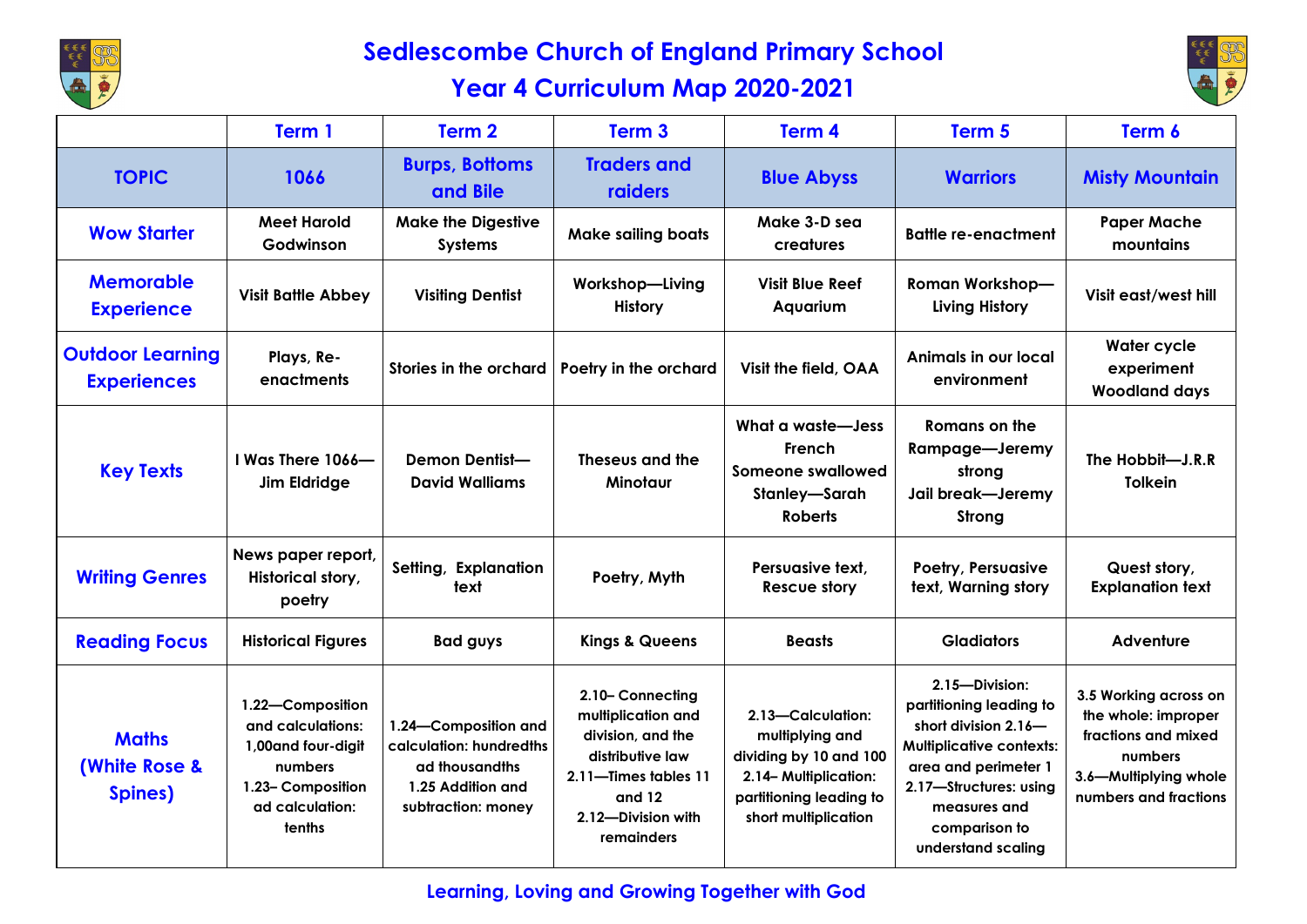## **Year 4 Curriculum Map 2020-2021**

| <b>TOPIC</b>                           | 1066                                                                                                            | <b>Burps, Bottoms</b><br>and Bile                                                          | <b>Traders and Raiders</b>                                                                                               | <b>Blue Abyss</b>                                                                                                                  | <b>Warriors</b>                                                | <b>Misty Mountain</b>                                                                                                        |
|----------------------------------------|-----------------------------------------------------------------------------------------------------------------|--------------------------------------------------------------------------------------------|--------------------------------------------------------------------------------------------------------------------------|------------------------------------------------------------------------------------------------------------------------------------|----------------------------------------------------------------|------------------------------------------------------------------------------------------------------------------------------|
| <b>Science</b>                         | <b>SOUND; Identifying</b><br>how sounds are<br>made, how the pitch<br>can be changed<br>and volume<br>adjusted. | <b>Identify the different</b><br>types of teeth in<br>humans and their<br>simple functions | <b>ELECTRICITY: Construct</b><br>simple series circuits<br>with a switch and<br>identify common<br>conductors/insulators | Living things and<br>their habitats                                                                                                | <b>Working scientifically</b>                                  | <b>States of matter</b>                                                                                                      |
| <b>Key</b><br><b>Investigation</b>     | <b>What are catapults</b><br>for?                                                                               | What is spit for?                                                                          | How did the Vikings dye<br>their clothes?                                                                                | How does pollution<br>affect habitats?                                                                                             | Did the Romans use<br>toilet rolls?                            | Where does water go?                                                                                                         |
| <b>Geography</b>                       | Human and physical<br>Geography                                                                                 |                                                                                            | Sea and Oceans of the<br><b>World: The Great Barrier</b><br><b>Reef: Environmental</b><br>issues                         | <b>Using Maps; Human</b><br>a physical<br>Geography                                                                                | <b>Using Maps;</b><br><b>Settlement</b> ; Europe               | <b>Comparing Britain and</b><br>Italy; Using maps;<br><b>Locational knowledge;</b><br><b>Human and physical</b><br>geography |
| <b>History</b>                         | 1066 Normal<br>Conquest                                                                                         |                                                                                            | <b>Anglo Saxons and</b><br><b>Vikings</b>                                                                                | 19th century ocean<br>exploration                                                                                                  | <b>The Roman Empire</b><br>and its impact on<br><b>Britain</b> |                                                                                                                              |
| <b>Art and</b><br><b>Design</b>        | The Bayeux Tapestry:<br><b>Drawing: Embroidery</b>                                                              |                                                                                            | <b>Patterns and print</b><br>making; sketchbooks                                                                         | <b>Observational</b><br>drawing; 3-D models;<br>Clay sculpture;<br><b>Anthony Gormley;</b><br><b>Batik; Printing;</b><br>Seascapes | Drawing; Sculpture;<br><b>Mosaic</b> ; Jewellery               | Clay work; weaving                                                                                                           |
| <b>Design and</b><br><b>Technology</b> | <b>Making Normal</b><br>Helmet; designing<br>drawbridges and<br>castles; Making a<br><b>Doomsday Book</b>       | Healthy foods,<br>textiles; Working<br>models                                              | <b>Making weapons and</b><br>jewellery; Models of<br>Anglo-Saxon homes;<br>Clay rune stones                              | <b>Designing</b><br>submarines; Working<br>models                                                                                  | <b>Shields and helmets:</b><br>Roman food; Room<br>design      | <b>Evaluating and</b><br><b>Reflecting</b>                                                                                   |
| <b>Music</b><br>(Charanga)             | Mama Mia                                                                                                        | Glockenspiel<br>Stage 2                                                                    | Stop!                                                                                                                    | Lean On Me                                                                                                                         | <b>Blackbird</b>                                               | <b>Reflect, Rewind and</b><br>Replay                                                                                         |